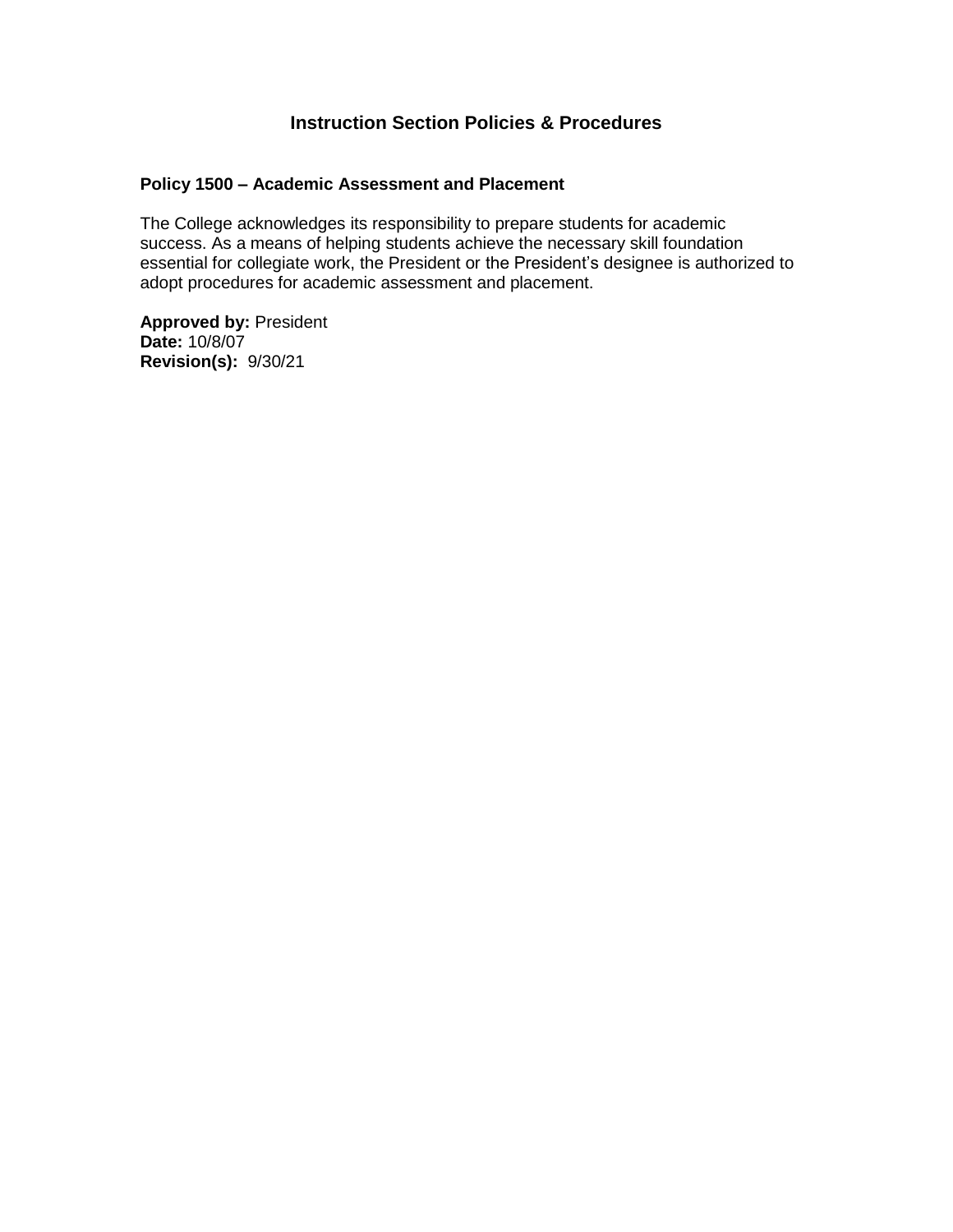#### **Policy 1501 – Academic Integrity, Quality, and Rigor**

The College is committed to the integrity, quality, and academic rigor of all its courses. The President or his/her designee is authorized to establish procedures for academic integrity, quality, and rigor.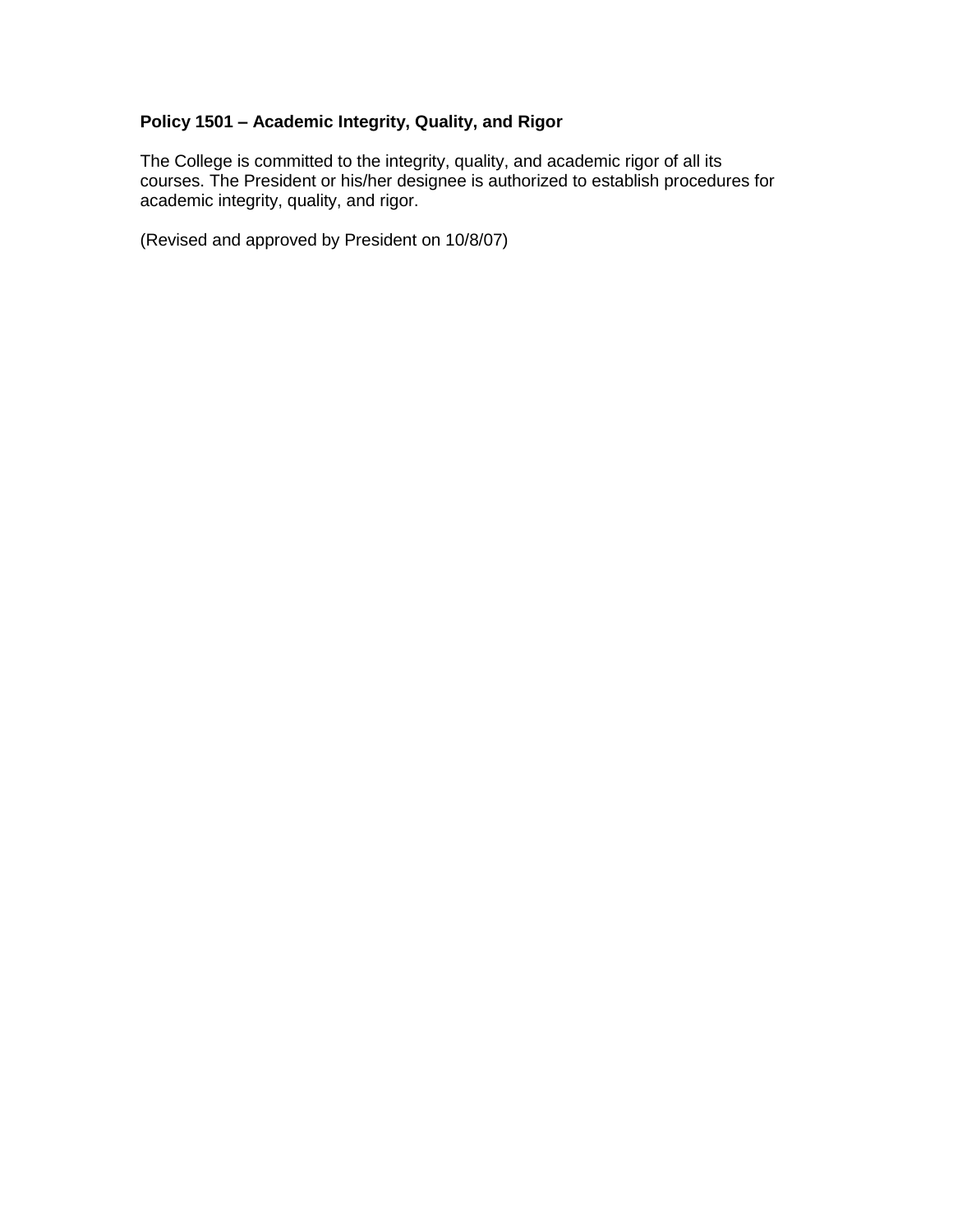#### **Policy 1502 – Instructional Program**

The College is a comprehensive community college. It will offer educational programs for career preparation, transfer to four-year colleges and universities, developmental studies, and a range of extended services to meet the life-long learning needs of its citizens. It is the policy of the College's instructional programs to strive to adhere to the "Barton Governance Manual" as established by the Board of Trustees and those of any accreditation bodies with which it is formally associated.

(Approved by President on 10/9/06)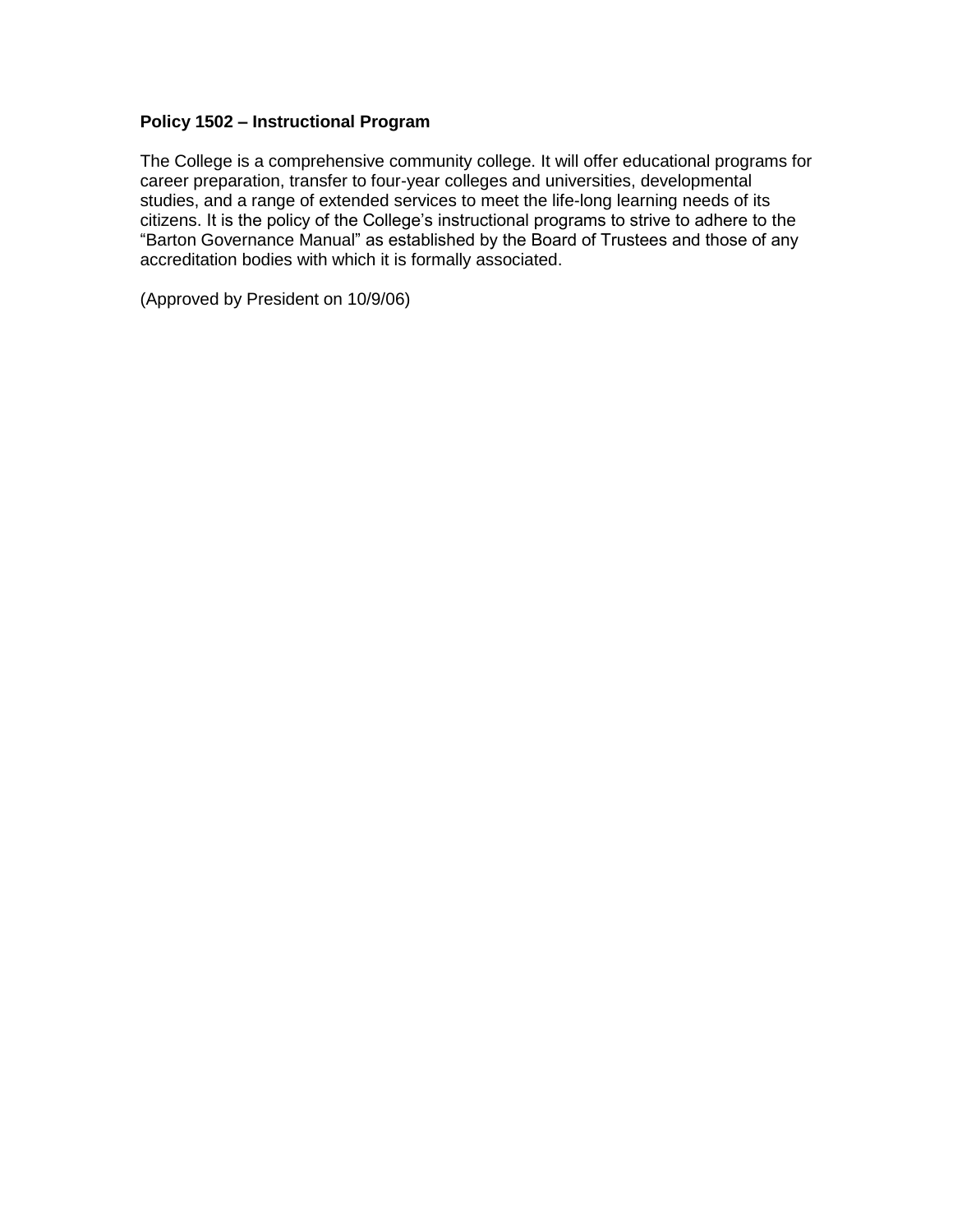# **Policy 1503 – Academic Clemency**

The President or his/her designee is authorized to establish procedures for academic clemency.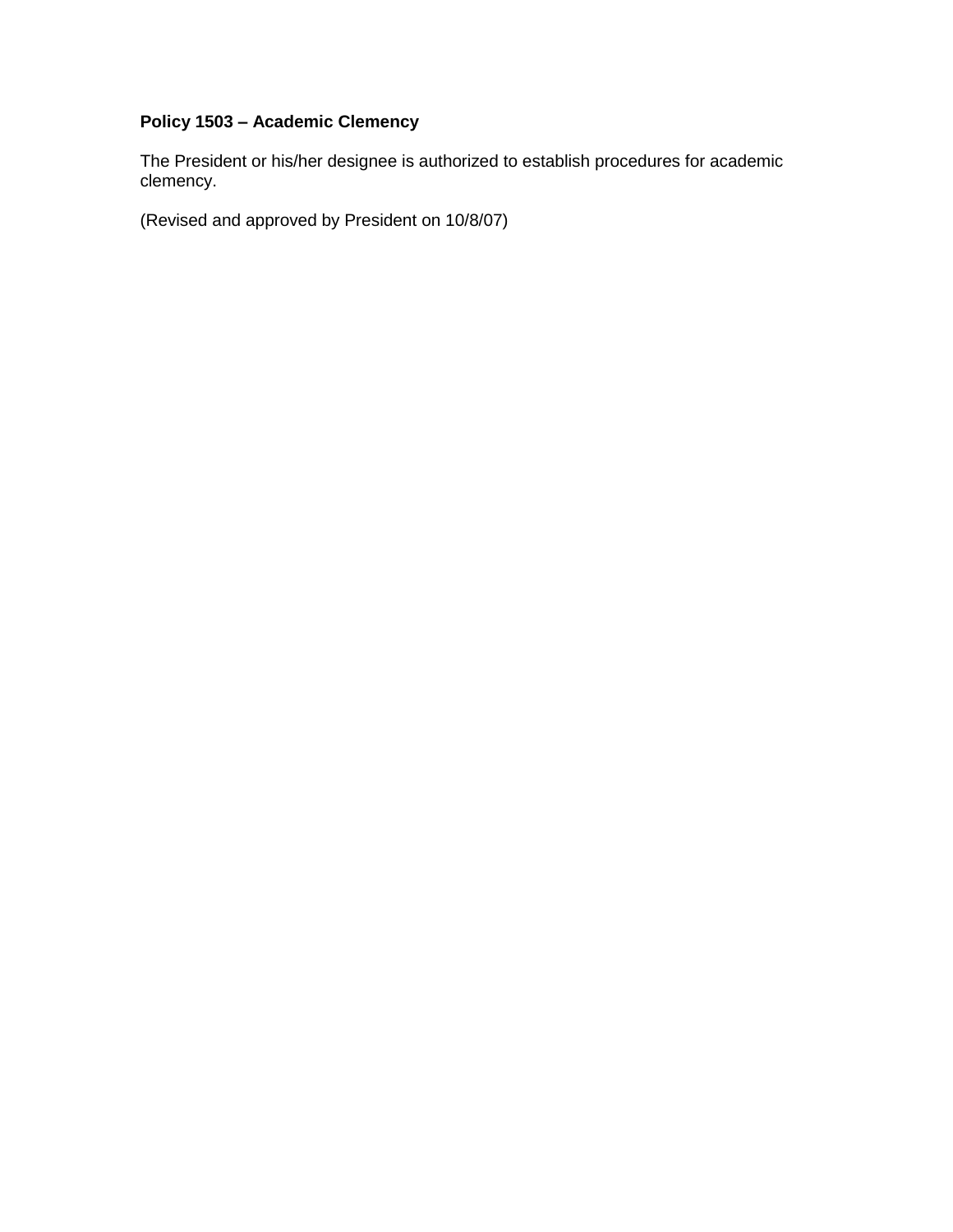#### **Policy 1504 – Course/Program Development and Management**

All credit bearing courses and certificate and degree programs will be developed and regularly reviewed through a process that is lead by the full-time faculty and directed by the Chief Academic Officer. This process will ensure academic integrity, quality and rigor, regardless of starting date, delivery method, or any other factor related to the course and/or program.

(Approved by President on 10/8/07)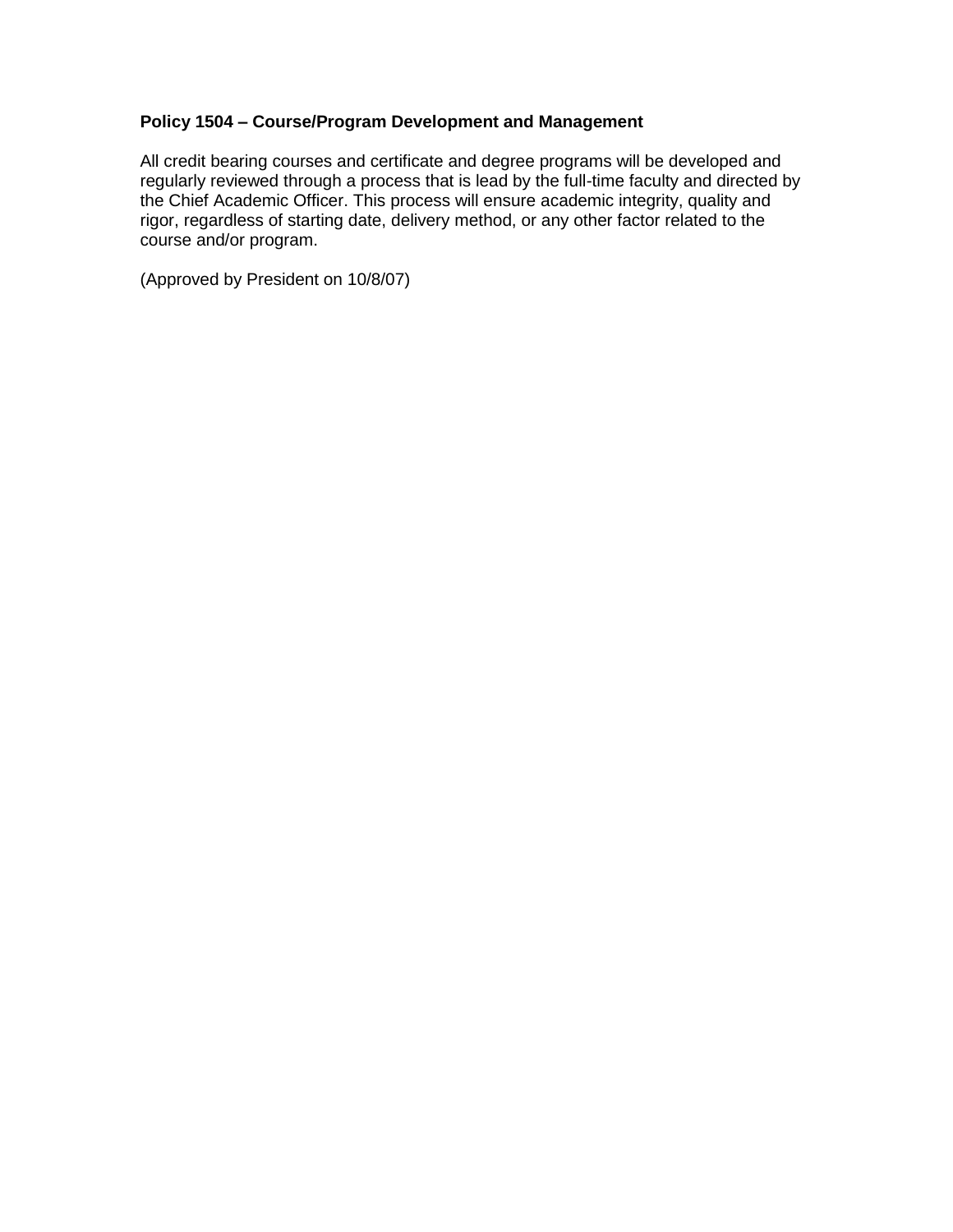#### **Policy 1505 – Grade and Degree Revocation**

The President or his/her designee is authorized to establish procedures for grade and degree revocation.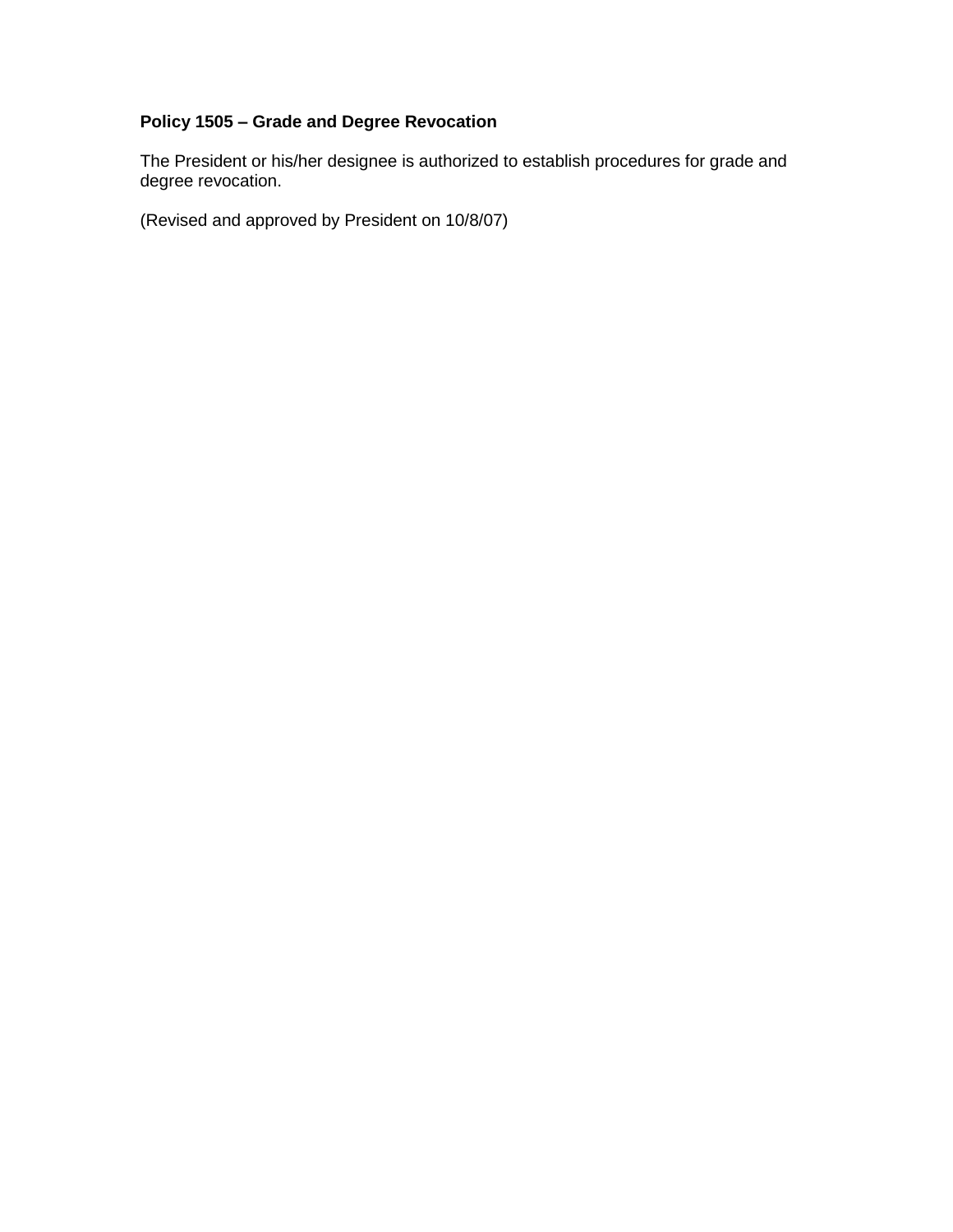#### **Policy 1506 – Honorary Degree**

The President or his/her designee is authorized to establish procedures for the awarding of honorary degrees.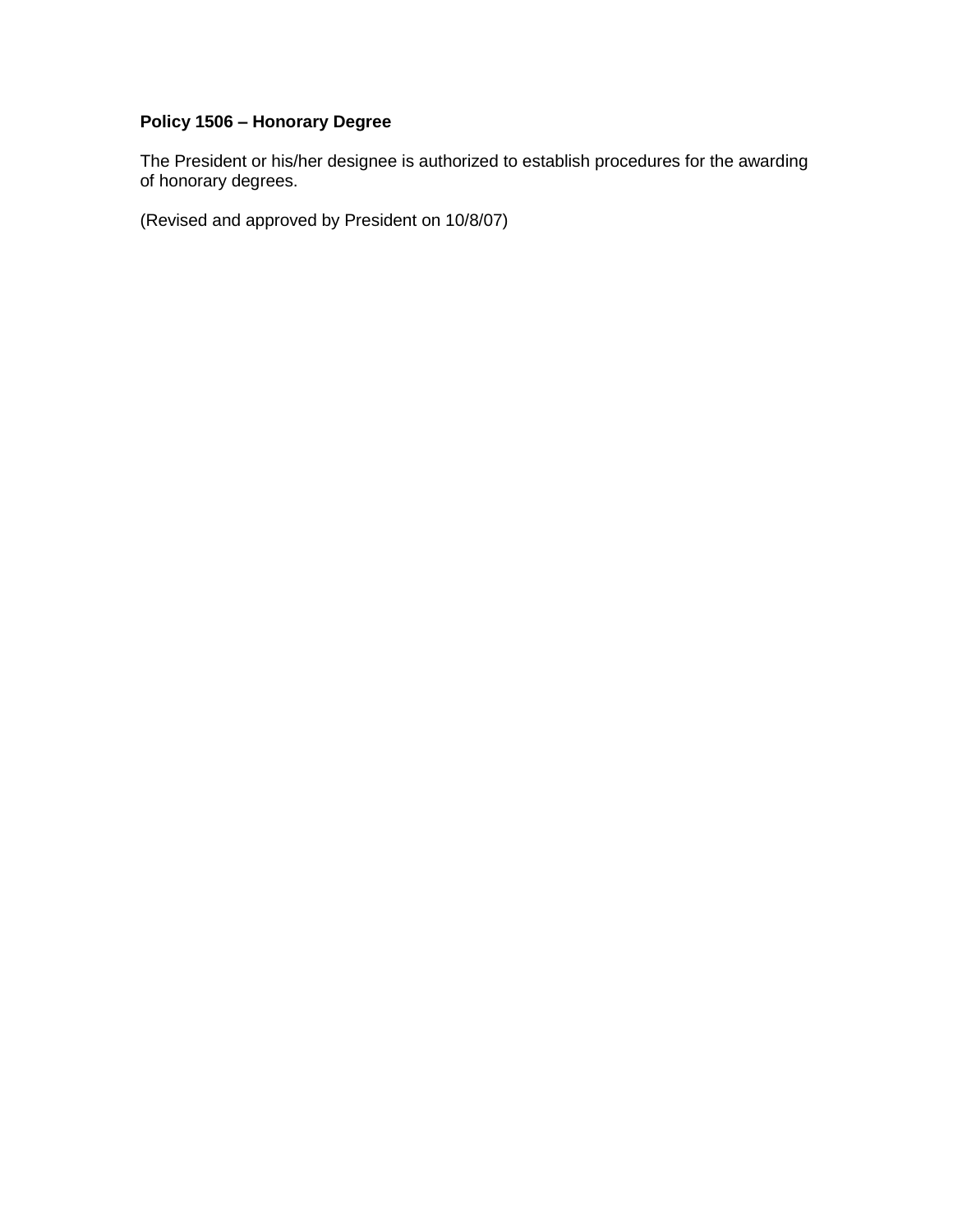#### **Policy 1510 – Examinations**

The President or his/her designee is authorized to establish procedures for course examinations and grade and attendance reporting.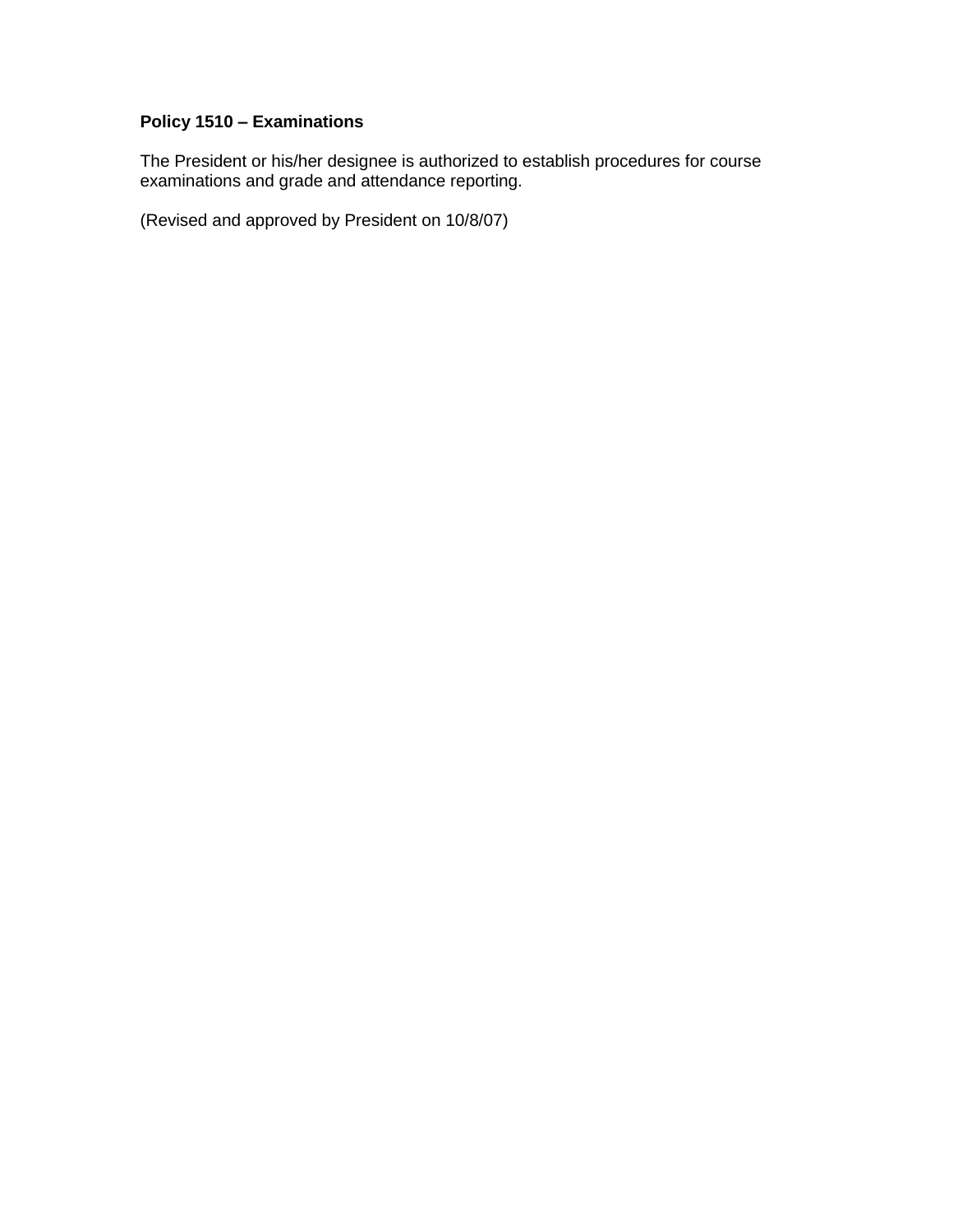#### **Policy 1511 – Grade and Attendance Reporting**

The President or his/her designee is authorized to establish procedures for grade and attendance reporting.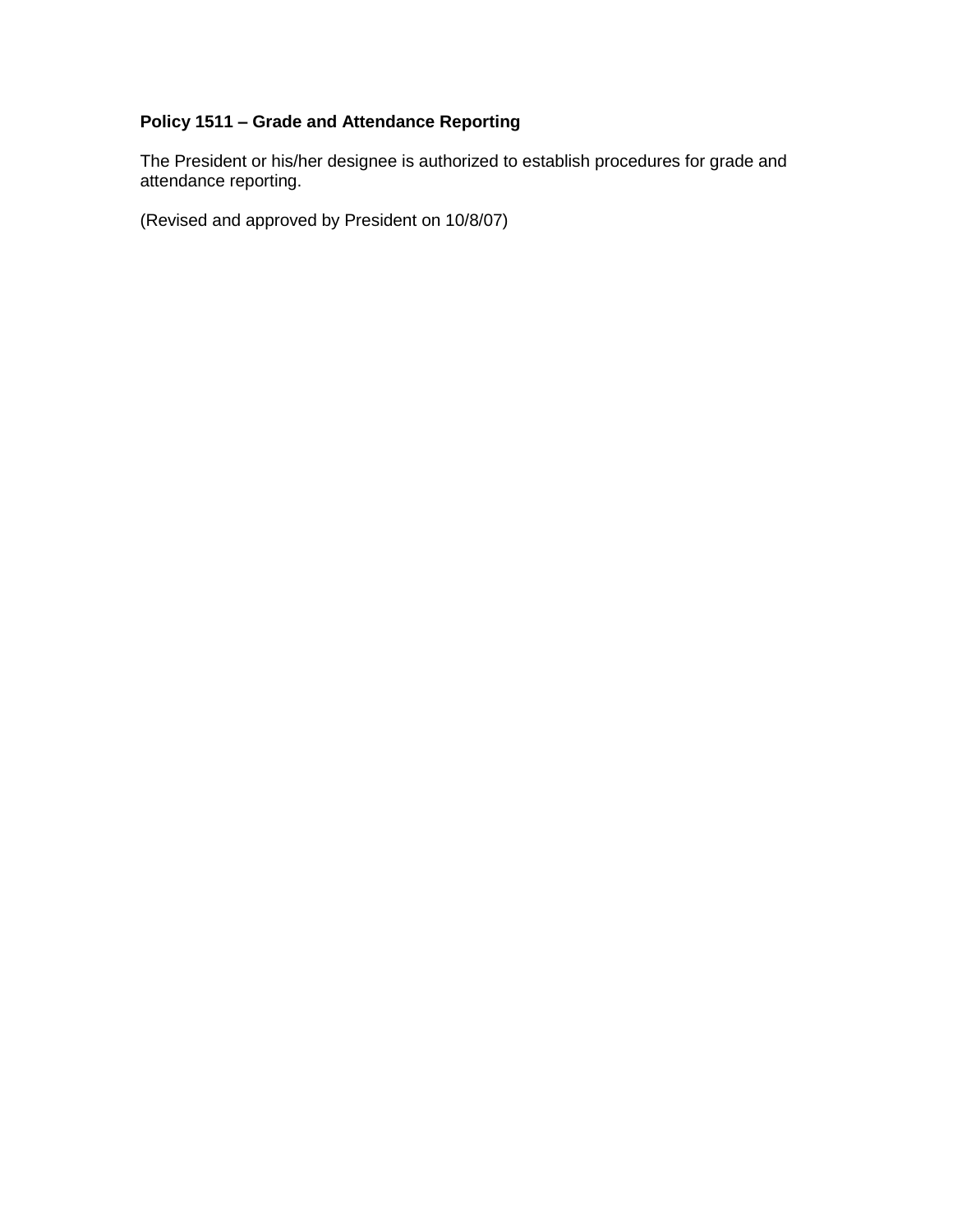#### **Policy 1515 – Arranged and Late Starting Classes**

The President or his/her designee is authorized to establish procedures for arranged and late starting classes.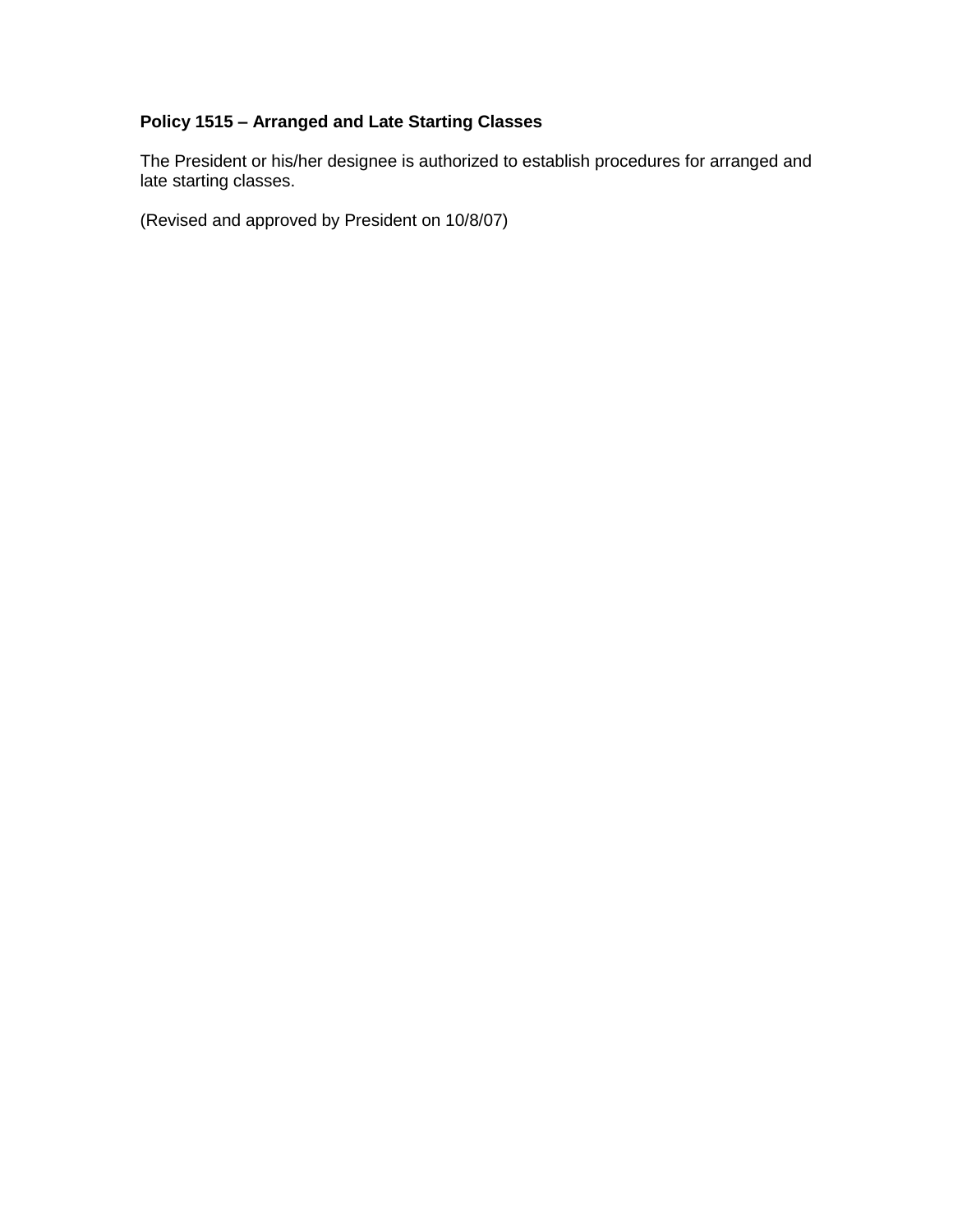#### **Policy 1516 – Alternative Delivery Methods**

The President or his/her designee is authorized to establish procedures for alternative course delivery methods.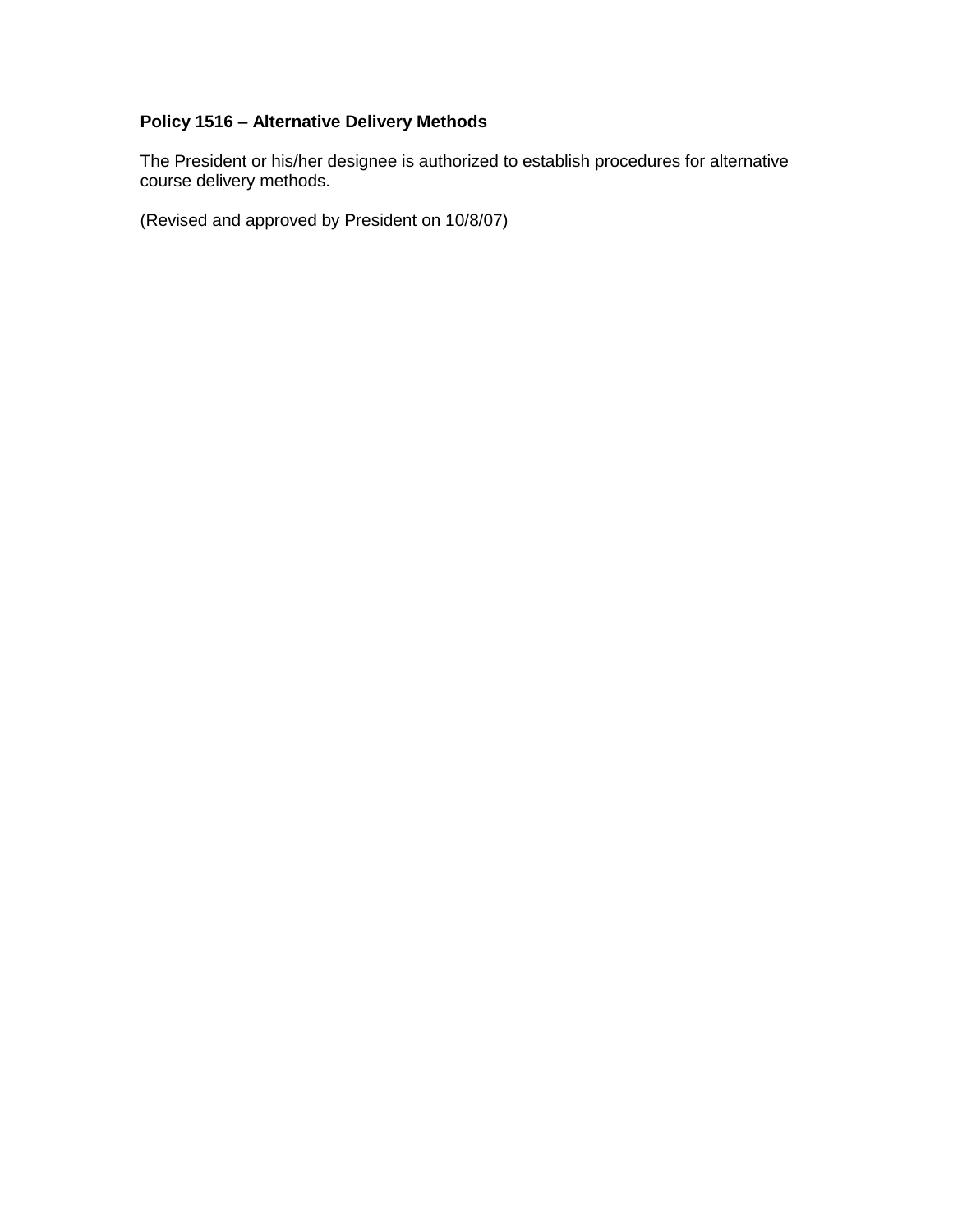#### **Policy 1517 – Directed Independent Study**

The President or his/her designee is authorized to establish procedures for directed independent study enrollees.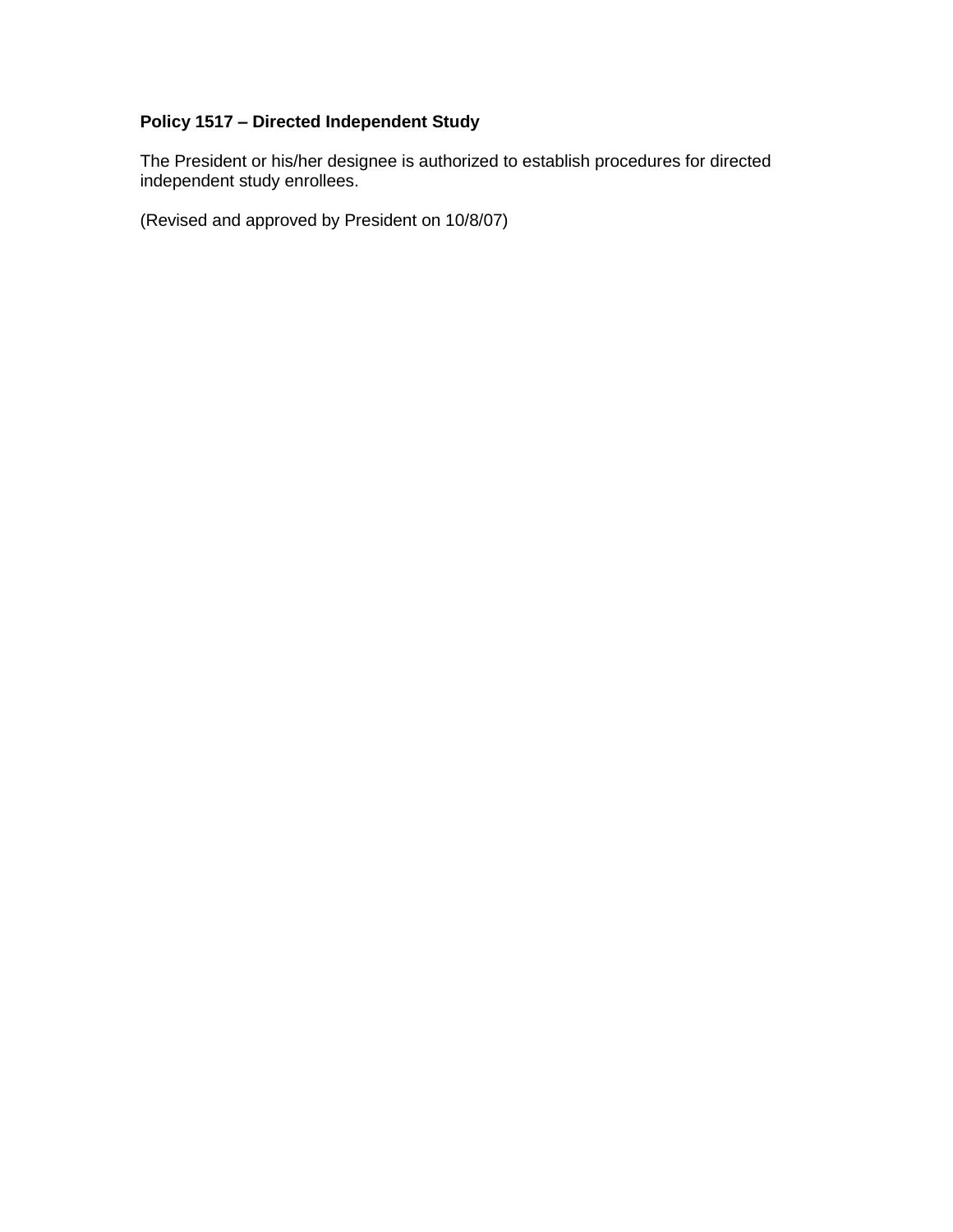### **Policy 1520 – Academic Freedom**

The President or his/her designee is authorized to create procedures for academic freedom.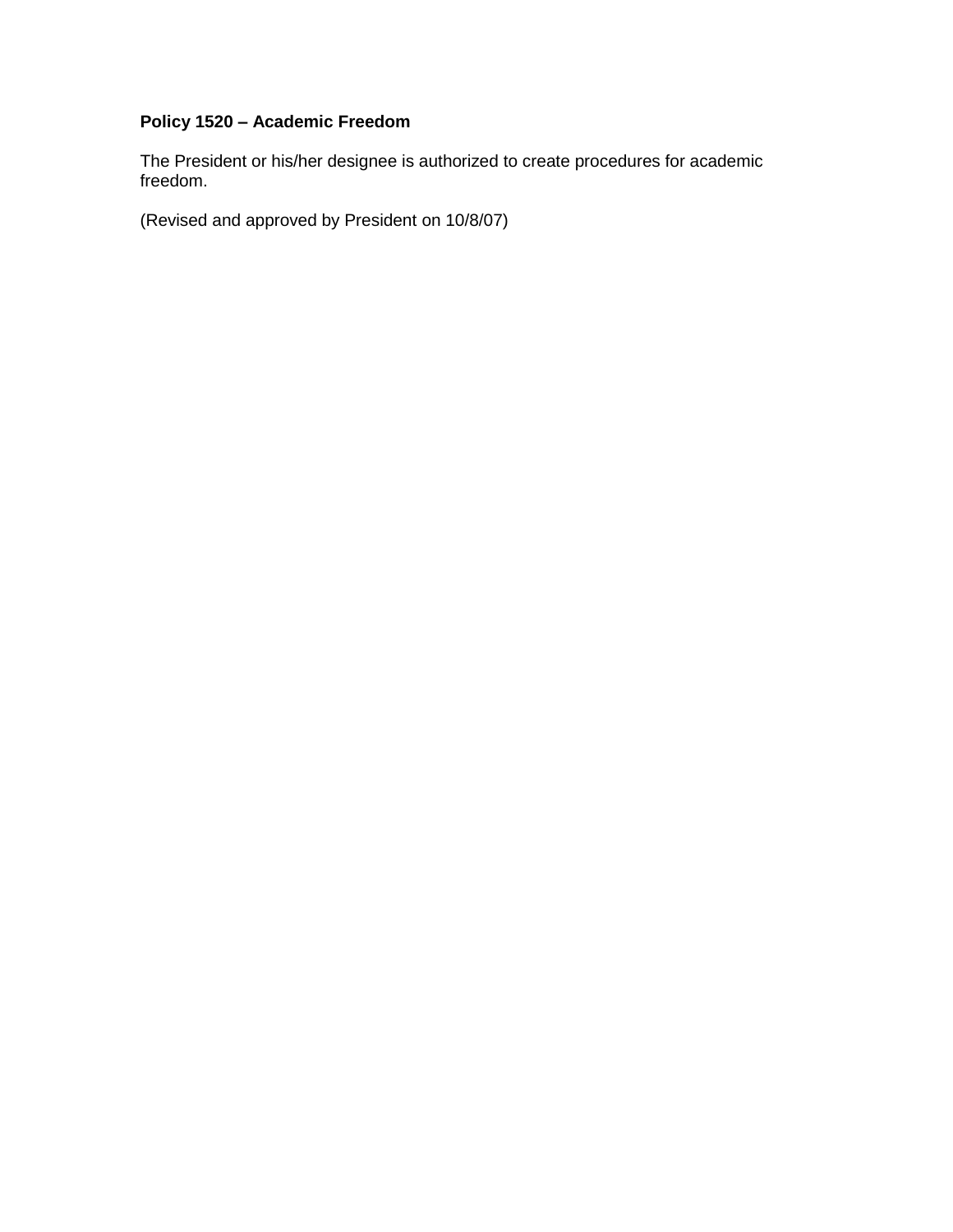#### **Policy 1530 – Course Attendance**

The President or his/her designee is authorized to establish procedures for student course attendance.